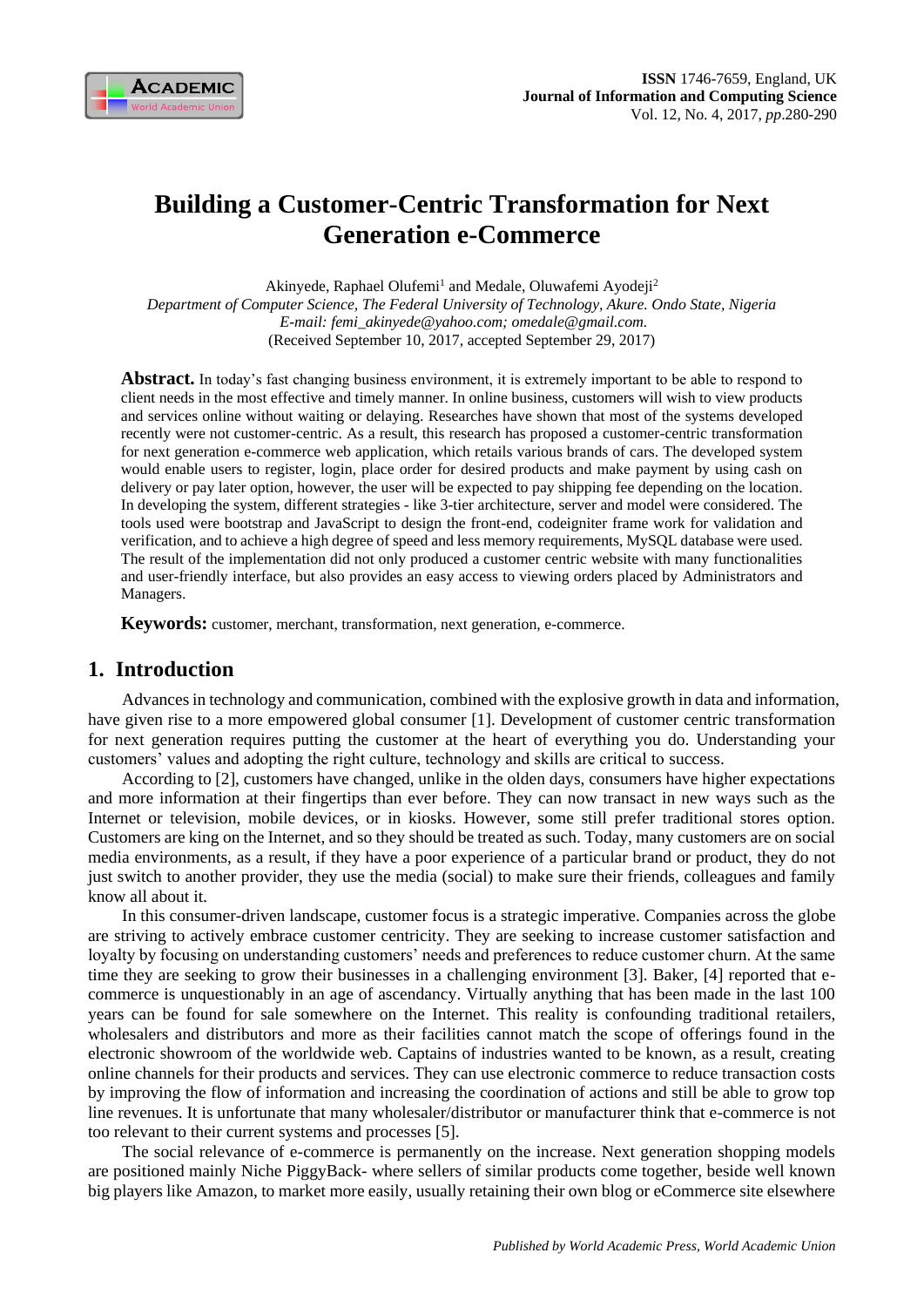too. That phenomenon leads to more customer satisfaction, loyalty and finally to more revenue for the vendor [6]. Presently, not many sellers are launching such new platforms and services. However, one can foresee a situation where online shopping will become a must-have for every shop owner. As a result, sellers should focus on upcoming trends to be part of next generation shopping.

### **1.1 Defining Customer-Centricity?**

Customer centricity is not just about offering great customer service, it means offering a great experience from the awareness stage, through the purchasing process and finally through the post-purchase process. It is a strategy that is based on putting your customer first, and at the core of your business [7, 3]. According to [8, 9], many companies turn to various marketing concepts such as product-orientation and market-orientation when pursuing sustainable competitive advantage where one of the newly debated concepts is customer centricity [10, 11, 9]. Levitt [8] reported that creating customer-value is the key to competitive advantage [8]. He also stressed the importance of companies to be customer-centric oriented because they otherwise would fail to see market opportunities, as a result, fail to create value for their customers. Karina, [12] also supported the report of [13] that customer-centric orientation has become central due to the changes in the market. He stressed that face-to-face interactions should be replaced with technology driven touch points, and demanding new ways to build customer relationships. There are many reasons as to why it is essential for firms of today to create customer centricity.

[9] argued that customer-centric marketing is important in handling fragmented market, rapid developments in technology and rendering efficient customers' service. He added that creating long-term relations to the firm's most valuable customers is the greatest possibility to build sustainable competitive advantage. [10] agreed with Sheth et al., [9] and said that customer centricity is an opportunity for firms to develop a sustainable competitive advantage. He added that the approach is an effective way to handle the complex and globalized market. Firms who are customer-centricity oriented will definitely increase in profits and higher degrees of customer loyalty.

### **2. Next Generation e-Commerce for Retail**

Majority of households in North America and United Kingdom now shop online, in addition to using more traditional channels like stores and catalogs. These valuable shoppers are demanding. According to [5], they want to shop when they want and how they want through both Web and traditional channels. As a result, sellers are expected give details of their products including cost prices on the Web. IBM noted that the shoppers are hard to attract and even harder to retain, meeting their demands is well worth the effort, because they spend more than their single-channel counterparts up to three to four times more [5]. Therefore, sellers should bear it in mind that more than likely, their most valuable retail customers are not exclusively online shoppers rather they are multichannel ones.

In fact, it is easy for retailers to gain a distinct competitive advantage by using new technology to deliver an integrated multichannel customer/shopper experience. A research conducted in 2006 showed that Web has influenced more than 20 percent of all retail sales [5]. It was also noted that the most efficient way to attract and retain most valuable customers is by first optimizing the e-commerce channel. IBM went further to say that sellers can transform ordinary customers into highly profitable ones if retailers can offer e-commerce sites that use next-generation capabilities to seamlessly integrate the e-commerce channel with more traditional retail channels [5].

According to [14], there is a fundamental shift in the way that commerce is changing in response to a generation that is growing up digital. Zimmerman [14] in his paper reported a survey conducted by Acquity Group, the survey involved more than 2,000 American consumers, and some interesting trends emerged from the results. The survey revealed that "consumers like to see what they get — and get it quickly." For example, the survey showed that 73 percent had used a service such as GrubHub, 46 percent had taken advantage of expedited delivery from a third-party service, and 51 percent had used in-store pickup, barely a majority. As reported by IBM, personalization is the foundation of loyalty [5]. More customers will be won when shipment is fast and delivery is not shady.

In conclusion, IBM has proposed a next-generation e-commerce that will allow sellers to integrate online systems with both delivery and customer service systems among others. With it shoppers can easily gather product details, special events and promotions, store hours and locations, and more from any channel [5].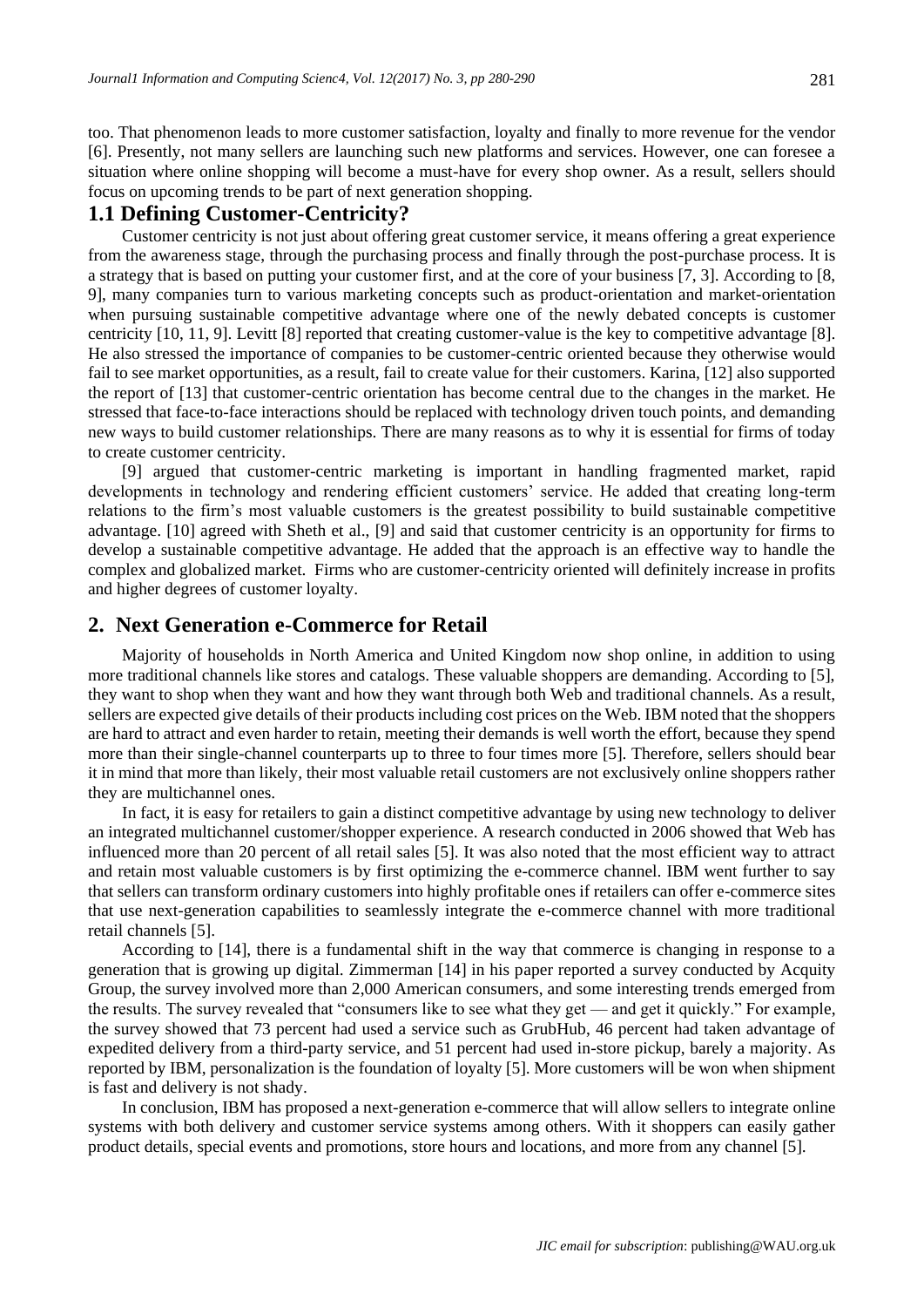# **3. How to Create a Customer Centric Strategy for your Business**

Customer centricity is not just about offering great customer service, it means offering a great experience from the awareness stage, through the purchasing process and finally through the post-purchase process. It's a strategy that's based on putting your customer first, and at the core of your business [7].

When businesses put customers at the core of business, they collect wealth of data within their Customer Relationship Management (CRM) software. Here are some of the things that can be derived:

i. Data to understand buying behavior, interests and engagement of customers will evolve

ii. Opportunities to create products and services for best customers will be identified

iii. Lifetime value can be used to segment customers based on top spending customers

Research conducted by Deloitte and Touche found that customer-centric companies were 60% more profitable compared to companies that were not focused on the customer [3].

## **3.1 Customer Centric Operating Models**

A customer-centric organization builds an operating model around a deep understanding of its customers, what they value and the contribution each makes to the profitability of the company.

This requires:

i. Designing business processes that recognize different customer Segment needs

ii. Delivering a positive and seamless customer experience at every touch point across the customer life cycle

iii. Maintaining an active dialogue with customers (and acting on feedback)

iv. Fostering a culture that places the customer at the heart of the decision-making process

### **4. The Proposed System**

The proposed system uses three-tier architecture; and some of the services supported by its database include: catalog-style Web site with search, update, and display functions. All these make it suitable for ecommerce site to function perfectly. Figure 1 shows the proposed system architecture.



Figure 1: Architecture for the Proposed Customer Centric E-Commerce Payment System.

### **4.1 Client layer**

The top-most level of the site is the user interface. This layer was designed using bootstrap and JavaScript. The main function of the interface is to translate tasks and result to something that user can understand. Basic functions include:

- i. Provides user interface
- ii. Handles the interaction with the user
- iii. Sometimes called the GUI or client view or front-end
- iv. Should not contain business logic or data access code

This is the customer side; and the focus of the project was to develop a client layer that is customer centric, the design includes: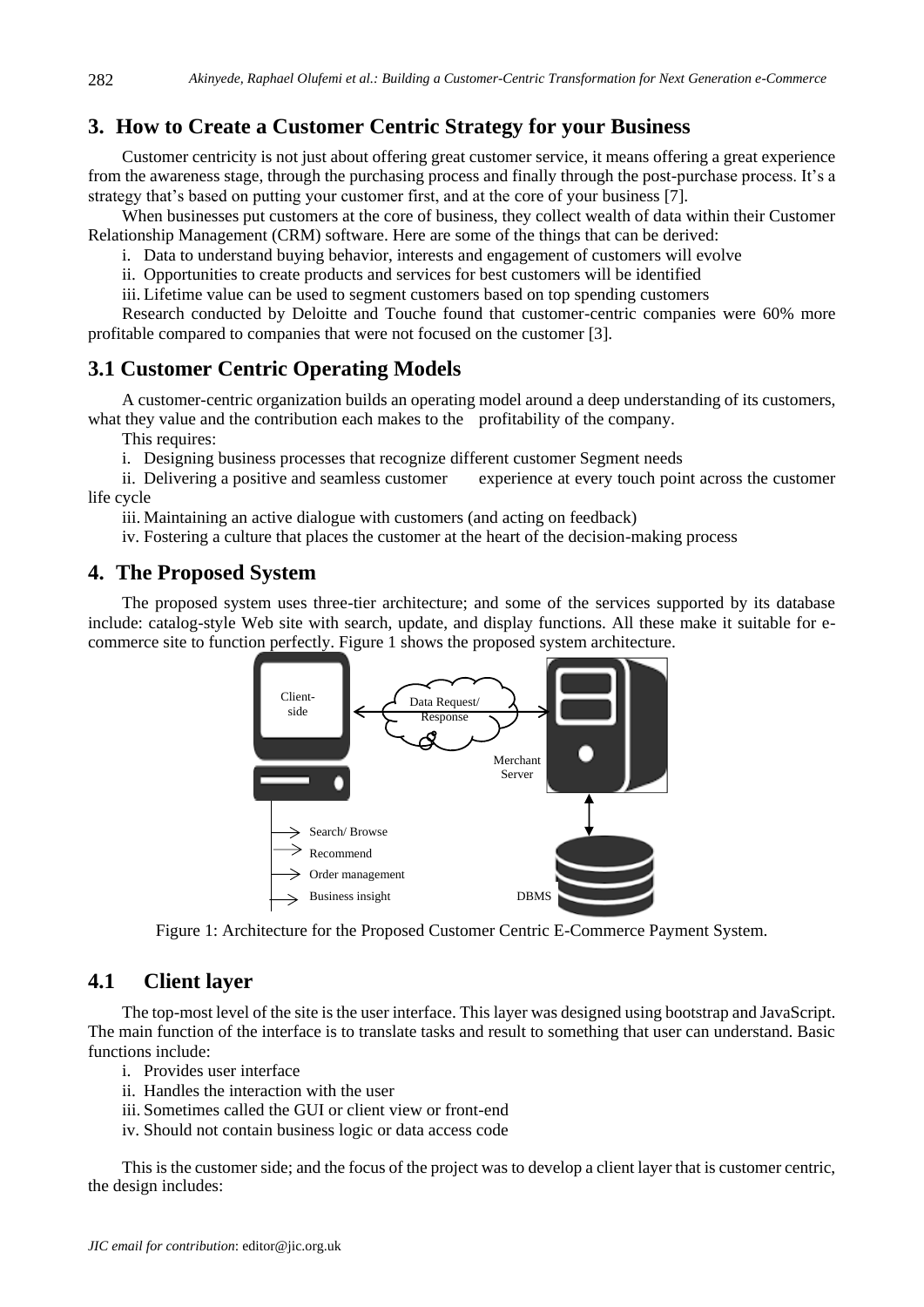i. Search/ Browse: The customer must be able to readily find the products of interest either by searching the product catalogue or via browsing of the catalogue. Great customer experience requires guided search and navigation to help customers rapidly find the right product(s) of interest.

ii. Offer / Recommend: Providing offers and recommendations greatly improves cross-sell and up-sell. Offers and recommendations are real-time, personalized, and relevant to provide a compelling shopping experience. Offer recommendations should also incorporate business insight to specifically target customers with similar interests.

iii. Order Management: Once the customer has decided on the particular products, the ordering process must be efficient and accurate.

iv. Business Insight: To consistently improve the customer experience, information needs to be collected from all interactions across all point of interaction and made readily available for real time analysis.

### **4.2 Merchant layer**

This layer coordinates the application processes commands, makes logical decisions and evaluations, and processes data between the two surrounding layers. Codeigniter will be used to develop this layer.

Basic functions include:

- i. The set of rules for processing information
- ii. Can accommodate many users
- iii. Sometimes called middleware/ back-end
- iv. Should not contain presentation or data access code

### **4.3 Database layer**

Here information is stored and retrieved from database or files system. The information is then passed back to the logic tier for processing, and then eventually back to the user. Wampserver is used to host and create the database.

Basic functions include:

- i. The physical storage layer for data persistence
- ii. Manages access to DB or file system
- iii. Sometimes called back-end.

### **5. System Design Tools**

Overview of the development tools that was used to develop the proposed website are hereby discussed.

### **5.1 Codeigniter**

CodeIgniter is an Application Development Framework, a toolkit for building web sites using PHP. Its goal is to enable you to develop projects much faster than you could if you were writing code from scratch, by providing a rich set of libraries for commonly needed tasks, as well as a simple interface and logical structure to access these libraries. It lets you creatively focus on your project by minimizing the amount of code needed for a given task.

### **5.2Javascript**

JavaScript is most commonly used as a client side scripting language. This means that JavaScript code is written into an HTML page. When a user requests an HTML page with JavaScript in it, the script is sent to the browser and it's up to the browser to do something with it.

Javascript is one of the most simple, versatile and effective languages used to extend functionality in websites. Uses range from on screen visual effects to processing and calculating data on web pages with ease as well as extended functionality to websites using third party scripts among several other handy features, however it also possesses some negative effects that might make you want to think twice before implementing Javascript on your website.

The Javascript language is relatively easy to learn and comprises of syntax that is close to English.

Javascript is relatively fast to the end user: As the code is executed on the user's computer, results and processing is completed almost instantly depending on the task (tasks in javascript on web pages are usually simple so as to prevent being a memory hog) as it does not need to be processed in the site's web server and sent back to the user consuming local as well as server bandwidth.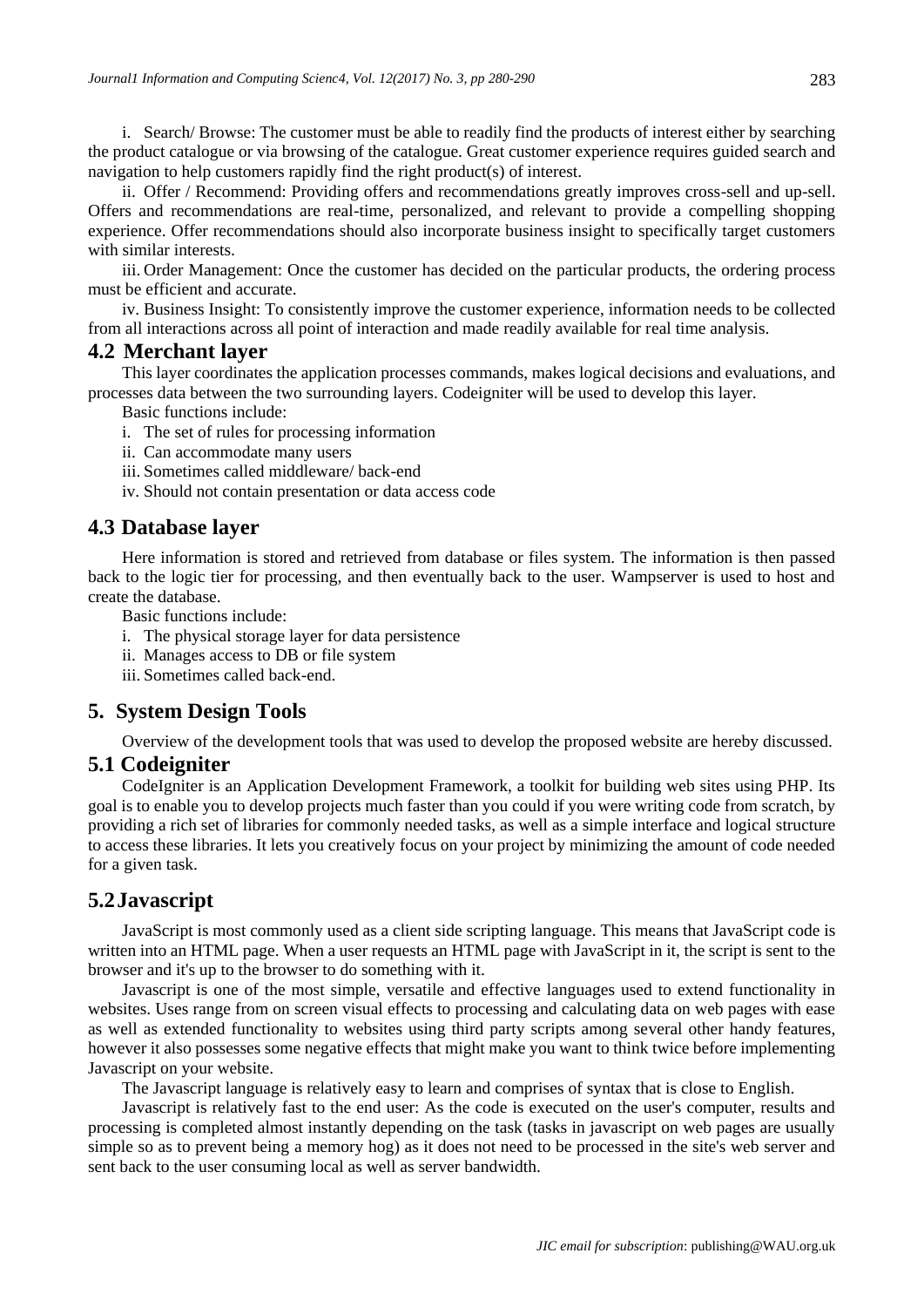#### **5.3 Bootstrap**

Bootstrap is a powerful front-end framework for faster and easier web development. It includes HTML and CSS based design templates for common user interface components like Typography, Forms, Buttons, Tables, Navigations, Dropdowns, Alerts, Modals, Tabs, Accordion, Carousel and many other as well as optional JavaScript extensions. Bootstrap also gives ability to create responsive layout with much less efforts.

The biggest advantage of using Bootstrap is that it comes with free set of tools for creating flexible and responsive web layouts as well as common interface components.

Save lots of time: You can save lots of time and efforts using the Bootstrap predefined design templates and classes and concentrate on other development work.

### **5.4 Wampserver**

WAMP is an acronym formed from the initials of the operating system Microsoft Windows and the main components of the package: Apache, MySQL & PHP. Apache is the most popular open source web server, MySQL is the most popular open-source database, used by huge number of websites around the world (among them, you will find Google, YouTube, Wikipedia, Facebook, Flickr, etc) and PHP is a widely used generalpurpose server-side scripting language designed to produce dynamic web pages.

By combining these components into a single installation package, WampServer allows users to set up a server locally on their Windows machine to create dynamic web applications with Apache, PHP and the MySQL database in the same development conditions as on the production server.

One of the great benefits of WampServer is that it allows you to develop, upgrade components, perform any web development task and carefully test everything offline first, which reduces the risks of creating problems on the live server.

#### **6. System Requirements**

#### **6.1 Use-case diagram for the proposed website**



Figure 2: Use-Case Diagram of the Proposed System

#### **6.2 Use cases description**

The use case diagram of the proposed system as shown in figure 2 are hereby explained,

**View Items:** The customer and visitor requests to view the products in a product category. The system will display the product information of the selected category.

**Add to cart:** When the customer finds the products he wants, he adds them to the shopping carts. The system will store and keep track the information of the products that have been added into shopping cart.

**Make order:** When the customer finishes shopping, he requests to checkout.

Login: When the customer finishes shopping, he requests to checkout. If the customer has not yet logged in then the system pops up login page. The customer can login to the e-Commerce shopping system by enter his user name and password. The system will verify that the login name matches the login password. If they do not match, error message will be indicated to the customer.

Write review: The visitor or the customer may request to write review about a product.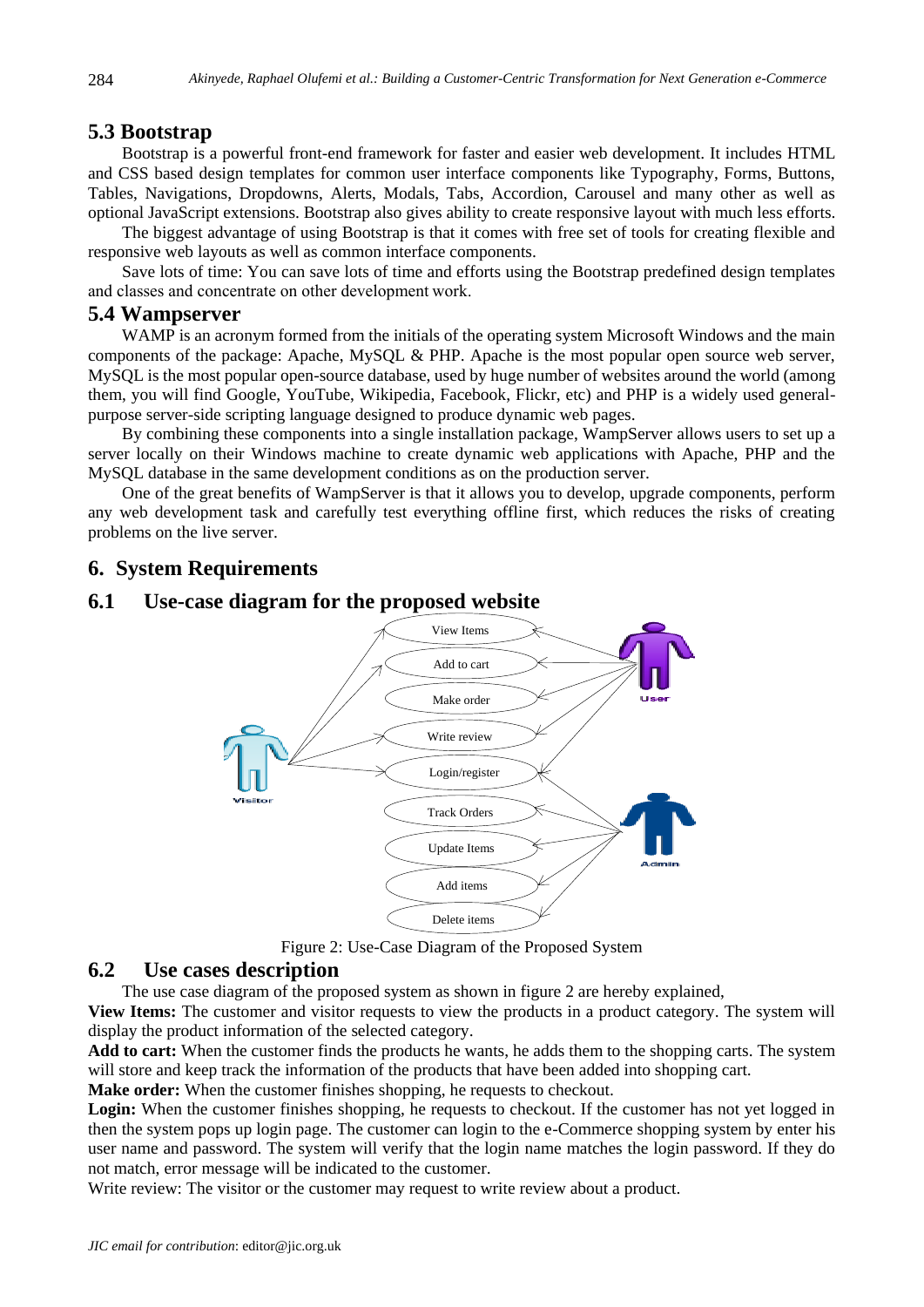**Register:** If the customer is a new user, he can request to register with the system. The system displays a registration page and asks the customer to choose a login name (email address of the customer) and password. The customer is also required to enter their name and address. Shipping information and credit card information are optional entries at this point.

**Track Orders:** The admin request to know the status of the product.

**Add Items:** The admin request to add product to the inventory.

**Delete items:** The admin request to delete items from the inventory.

**Update Items:** The admin requests to update inventory. The system will update the product information in the database.

### **6.3 Process Model**

A Process Model tells us about how the data is processed and how the data flows from one table to another to gather the required information. This model consists of the System Functional Flow Diagram and the Information Architecture.

### **6.3.1 System Functional Flow Diagram**

A system functional flow diagram shows a top-down functional decomposition of a system and exposes the system's structure. The objective of the Functional Decomposition (in figure 3 below) is to break down a system step by step, beginning with the main function of a system and continuing with the interim levels down to the level of elementary function.



Figure 3: System Functional Flow Diagram

### **6.3.2 Information Architecture (IA)**

Information architecture (IA) as shown in figure 4 refers to the structure or organization of the website. It describes the ways in which different pages of the site relate to one another and ensures information is organized in a consistent and predictable way on each page.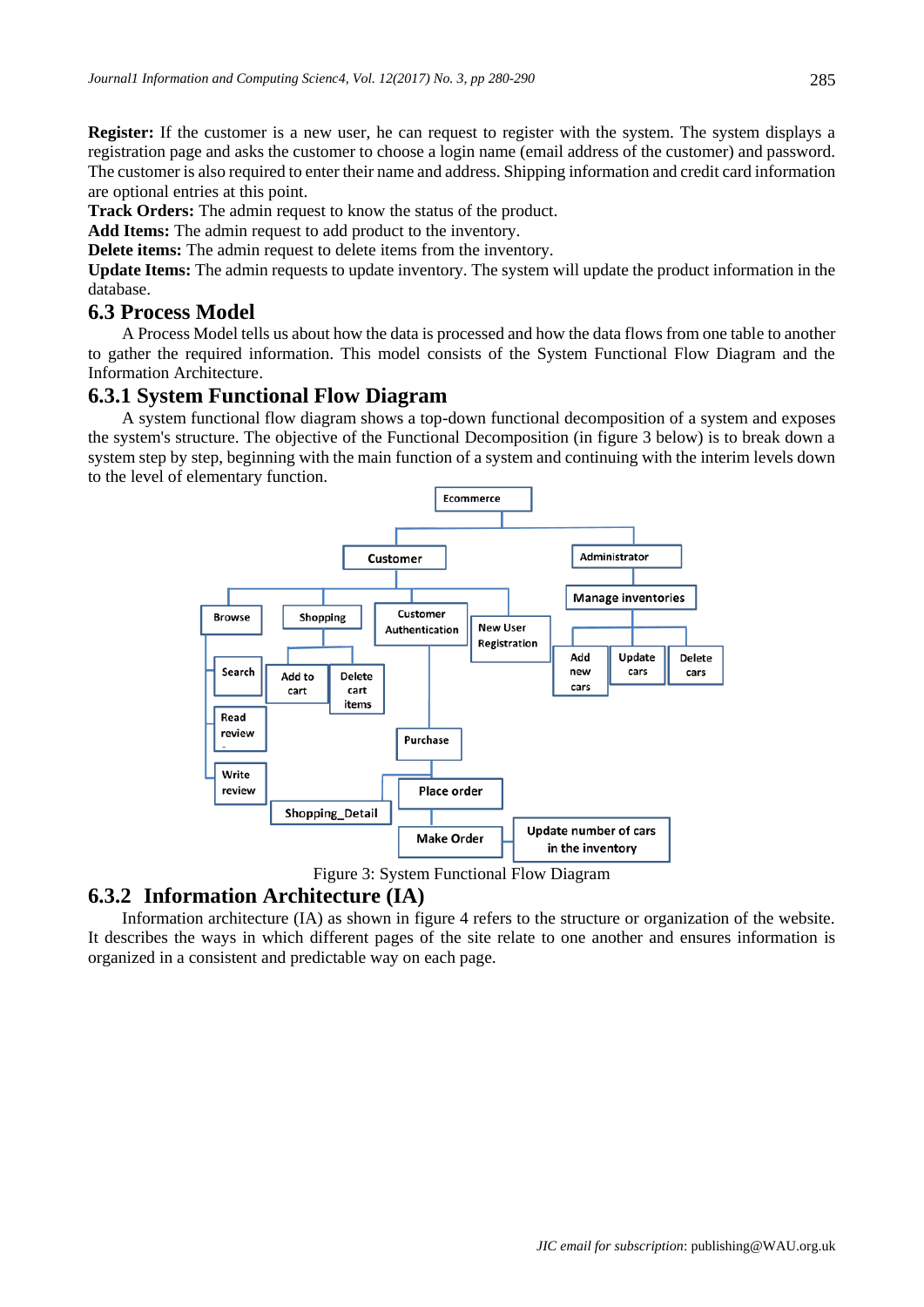

Figure 4: The Information Architecture for the Proposed System

#### **7. Proposed System Model**

#### **7.1 Mathematical Model**

To evaluate the customer centricity of a website Ϣ, we need the analysis of some data which can be supplied by the website administrator.

Let the total number of visitor to a website  $\bf{U}$  be  $\bf{\dot{\tau}}_{\rm{visit}}$ , let  $\bf{\dot{\tau}}_{\rm{reg}}$  be the total number of visitor that registered and  $\tau_{\text{norge}}$  be number of visitors that only visited but did not register over a period of time  $\bar{\tau}$ .

#### Assumption:

We assume that visitor must visit a website U before he can choose to register or not, then will can express  $\tau_{\text{noreg}}$  and  $\tau_{\text{reg}}$  as a subset of  $\tau_{\text{visit}}$ , i.e  $\tau_{\text{reg}}$ ,  $\tau_{\text{noreg}} \in \tau_{\text{visit}}$ , for  $\forall \tau_{\text{visit}}$ . To evaluate the total number of registered users that left website  $\mathbf{U}$  (i.e. which is denoted as  $f_{\text{left}}$ ) over a period of time  $\mathbf{\hat{T}}$ :

We put  $t_{con}$  as total number of registered users that are consistent with their visit to the website U over period of time  $\hat{T}$ .  $\hat{T}_{\text{left}}$  can now be evaluated as the difference between  $\hat{T}_{\text{reg}}$  and  $\hat{T}_{\text{noreg}}$ 

$$
f_{\text{left}} = f_{\text{reg}} - f_{\text{noreg}} \tag{1}
$$

Since it is only registered users that are eligible to purchase a product. We can measure the satisfaction of visitors to a website U over a period  $\hat{T}$  by comparing  $\hat{T}_{\text{left}}$  and  $\hat{T}_{\text{conf}}$  i.e. If  $\hat{T}_{\text{left}} > \hat{T}_{\text{conf}}$  then, it means customers were not satisfied with their visit to the website but, if  $t_{\text{left}} < t_{\text{con}}$  then, it means customers were satisfied with their visit to the website.

The second condition is essential to the growth of any e-commerce website, and some of the things that can help achieve that is to use all the models, factors and approaches of customer centricity to build a customer centric e-commerce.

Percentage measure of customer centricity of a website U denoted as  $P_{centric}$  over a period  $\uparrow$  of time can be measured using

$$
P_{\text{centric}} = \frac{\dot{T}left}{\dot{T}_{\text{visit}}} * 100 \tag{2}
$$

Website with P<sub>centric</sub> > 50% can be consider a customer centric website otherwise the website is not customer centric.

286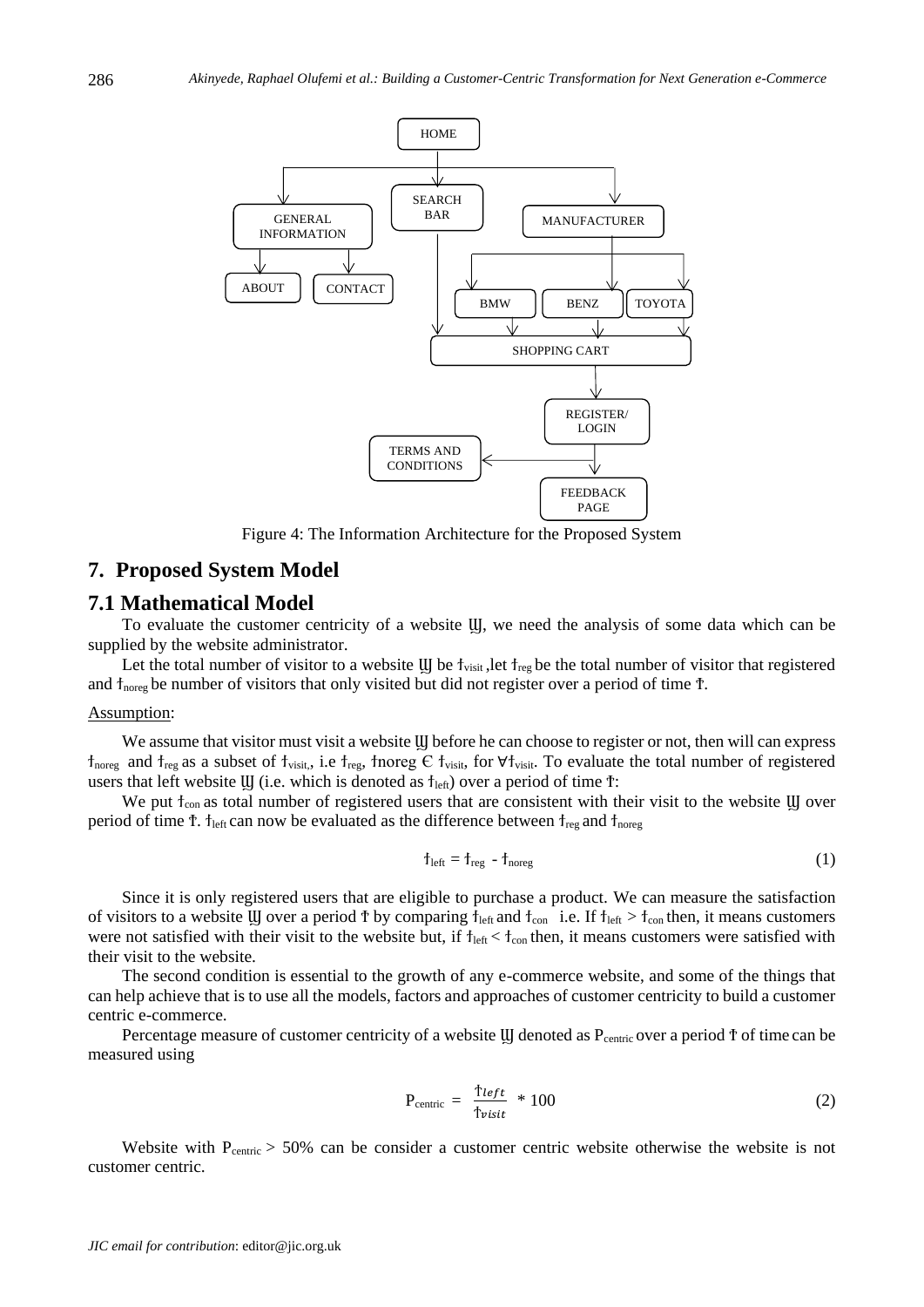Capturing the list of ordered items: We first generate the list of cars added to cart by customer C, let  $P_{\text{cart}}$ denote the list of car(s) added to cart and let k represent each of those cars on the list.

$$
P_{\text{cart}} = \sum_{i=1}^{n} k_i \tag{3}
$$

Where n is the total cars added. Now to generate the customer order list  $O<sub>list</sub>$ , we have:

$$
O_{list} = P_{cart} + O_{num} \tag{4}
$$

Where O<sub>num</sub> is the customer order number. Then we can derive equation to calculate the total amount A of  $car(s)$  k<sub>i</sub> purchased by a customer C as:

$$
A = \sum_{i=1}^{n} a_i \tag{5}
$$

Where n is number of car(s)  $k_i$  purchased by customer C and  $a_i$  is the individual price of the selected items. The equation to calculate the total amount A of cars(s)  $k_i$  purchased by a customer C over a period of time  $\hat{T}$  is:

$$
A = \sum_{j=1}^{T} \sum_{i=1}^{n} a_i
$$
 (6)

Where time  $\ddot{\tau}$  (period of time under consideration) is calculated in month therefore  $j = 1,2...12$ 

#### **7.2 E-Commerce Sites Competitive Model**

The model of [15] was adopted. Consider n web sites offering similar services, m  $(m > n)$  customers visit some sites,  $m_i$  is the number of customers that use site i,  $m_{ii}$  is the number of customers that use both site i and site j.  $P_i$  is the probability of using site i for every customer, so the expectation population of customers using site i is

$$
EP = \sum_{k=1}^{m} P_i m \tag{8}
$$

Assuming that the probability of using site i is independent on using site j, the probability of using both sites at the same time is

$$
P_{ij} = P_i P_j, \tag{9}
$$

then

$$
m_{ij} = P_i P_j m \tag{10}
$$

xi is the fraction of the population, that is a customer of site i, namely,

$$
x_i = \frac{m_i}{m} = P_i \tag{11}
$$

 $x_i$  is determined by three main factors:

If there is no competition with any other sites, it grows with a rate αi, and then saturates at βi. αi is the growth rate of individual sites, βi denotes their capacity to service a fraction of the customers. They are both determined by each site's performance, such as advertisement, linkage user friendliness, etc.

On the other hand, if other sites offer competing services (by having a good customer centric website),  $\gamma_{ii}$  is the competitive strength between site i and site j.  $x_i x_i$  denotes the fraction of using both sites at the same time, that is,

$$
x_i x_j = \frac{m_{ij}}{m} = \frac{p_{ij}}{p_i p_j} \tag{12}
$$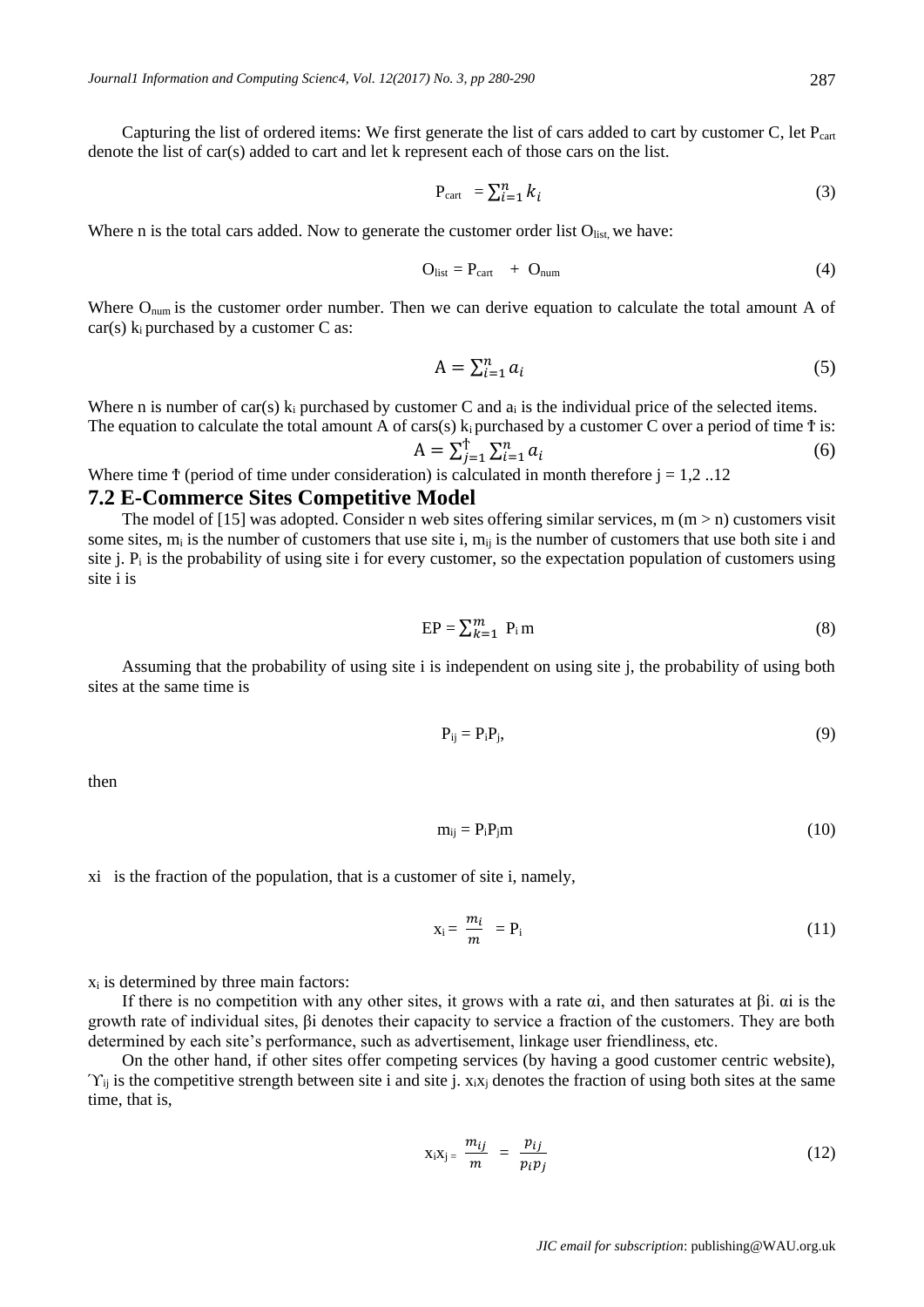However, both sites provide similar services, and then some of these customers will stop using one or the other.  $\Upsilon_{ii}$  x<sub>i</sub>x<sub>i</sub> is the rates at which they will stop using site i, and the rate they abandon site j is given by  $\Upsilon_{ii}$ xixj. In addition, due to the particularity of e-commerce, customers usually ''preferentially'' use the services of sites possessing more customers and that is easier to use (customer centric website), so  $\omega_{ii}(x_i - x_i)$  is the effect of "preferential choice".  $\omega_{ii}$  (0 <  $\omega_{ii}$  <  $\Upsilon_{ii}$ ) denotes effect degree.  $\omega_{ii}$  is usually small, so its impact on the system is small. However, when two sites are similar,  $\omega_{ij}$  plays an important role [15].

# **8. SYSTEM IMPLEMENTATION**

# **8.1 Customer Centric Online Automobile Shopping Application**

The user interface design will closely follow our System Functional Flow Diagram (Figure 3). Figures 5- 8 show the designs of the web pages.

## **8.1.1 Home and registration page**

The Home Screen will consist of screen where one can browse through the products which we have on our website. The registration page allows new users to register.







Figure 5. The home page Figure Figure 6: The registration page

**Login page and product order pages:** Admin and users have different login pages. Product page consists of cars which can be filter by name of makers on the navigation bar. This page appears same for both visitors and users.



If the entry is *successful*, customer will gain access to the system. Customer though the interface will choose a desired merchant and select items from the items' list (e.g the system displays item ID, item price, and the required quantity and total amount of the purchased goods) and add them to the cart. He can make other purchases also (Figure 9). At the end of his selection, the system will begin payment initialization as follows: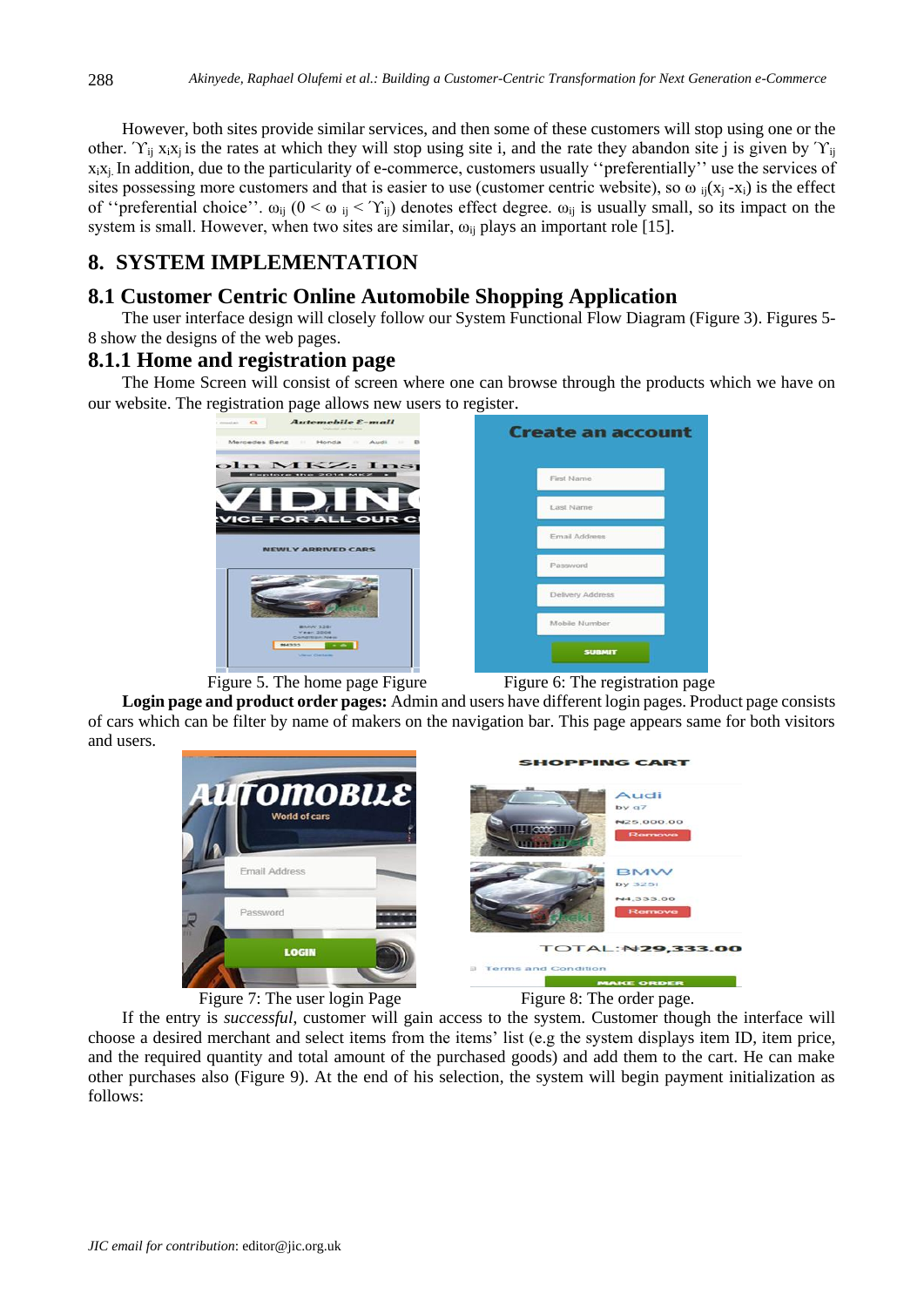

Figure 9: Data Flow Diagram for Viewing Purchase Details at the Customer's side

### **9. Conclusion**

The system was developed to provide user with easy navigation, retrieval of data and necessary feedback as much as possible. The shopping cart is with user-friendly shopping cart application logic. With it, it is convenient for the customer to view the contents of their cart and remove or add items to the cart. The shopping cart application described in this work provides a number of features that make the customer more comfortable. Mathematical model was developed to help e-commerce organization to measure customer centricity of their web site. This project helps in understanding the creation of a customer centric and interactive web page. The design of the project which includes system functional flow, information architecture and database design illustrates how the database is built with different tables. The case diagram also shows how different actors interact with system. The building of the project has given me a precise knowledge about how bootstrap and codeigniter are used to develop a website, how it connects to the database to access the data and how the data and web pages are modified to provide the user with a shopping cart application. To succeed in this fastchanging environment and achieve sustainable top-line growth, ecommerce organizations need to focus on redefining customer relationship, encourage and seek to create customer loyalty and try to understand the true value of customers.

#### **10.Acknowledgment**

The author would like to express his gratitude to Department of Computer Science, The Federal University of Technology, Akure for the support and facilities provided.

#### **11.References**

- Y. Ernst, (2013). The journey toward greater customer centricity. US: David Hollander pp. 4-24.
- [2] Steria, (2013). Next generation customer service. France: Groupe Steria SCS. A
- [3] S. MacDonald, (2016), How to Create a Customer Centric Strategy For Your Business http://www.superoffice.com/blog/how-to-create-a-customer-centric-strategy/
- [4] T. Baker, (2012), Business and Technology Insights: It's Time to See E-commerce Differently. http://www.bakertilly.com/uploads/Its-time-to-see-ecommerce-differently.pdf
- International Business Machines, (2006). Next Generation E-Commerce for Retail NY: Somers, pp. 2-11.
- J. Hagel, & G. Armstrong (1997). Net gain: Expanding markets through virtual communities. Boston,MA, Harvard Business School Press.
- [7] S. Macdonald, (2014) How to Create a Customer Centric Strategy For Your Business http://www.superoffice.com/blog/xmlrpc.php
- T. Levitt, (1960). Marketing Myopia. Harvard Business Review, 38, pp. 45-56
- [9] J. N. Sheth, R.S. Sisodia, & R. Sharma, (2000). The Antecedents and Consequences of Customer-Centric Marketing. Journal of the Acad. of Marketing Science, Vol. 28, No. 1, pp. 55 66.
- L. Lamberti, (2013). Customer Centricity: The Construct and the Operational Antecedents. Journal of Strategic Marketing, Vol 21. No. 7, pp. 588-612.